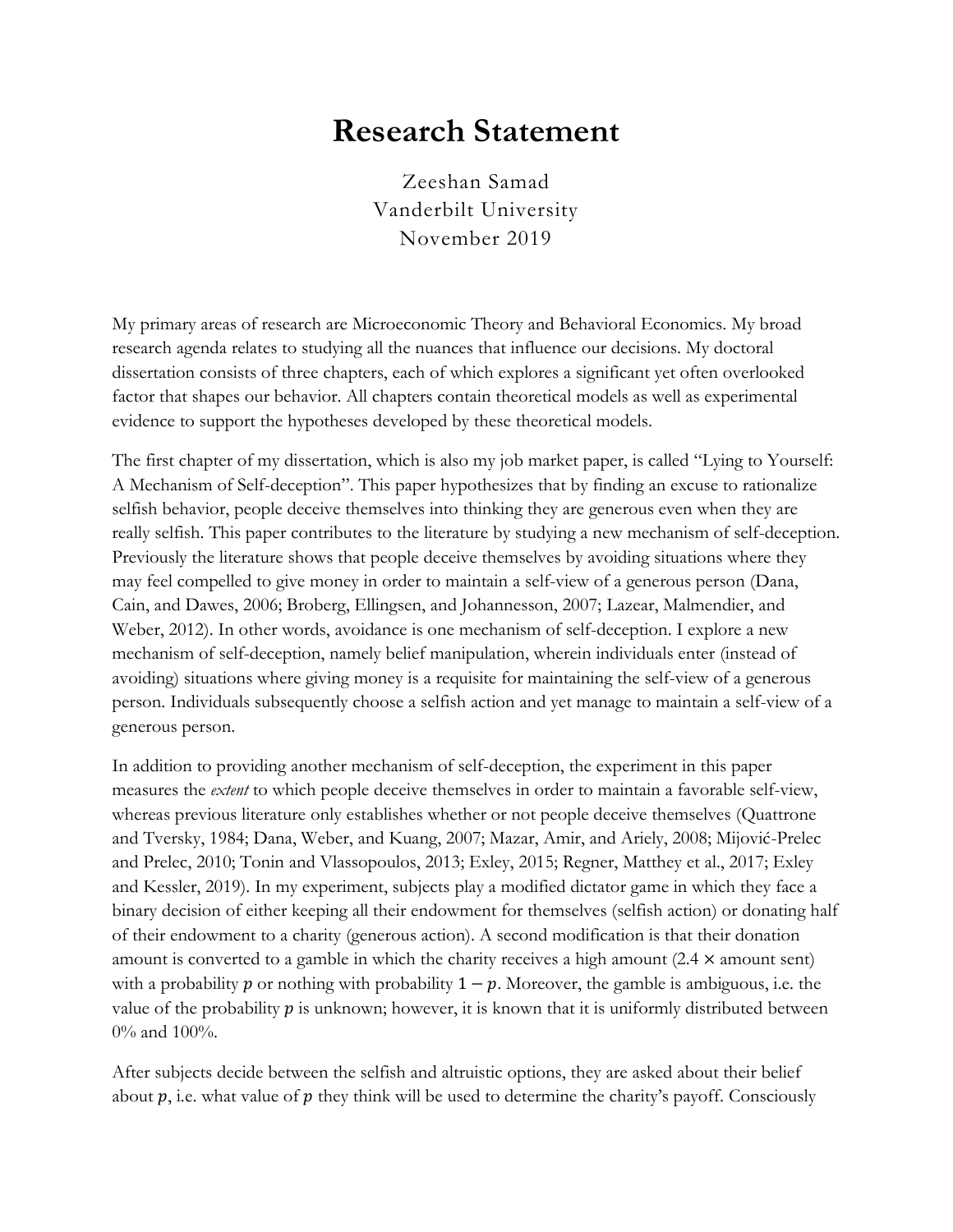thinking about this question gives subjects the opportunity to deceive themselves by adopting a more pessimistic belief about  $p$  than their true belief. After eliciting this stated belief, the next task captures subjects' true belief about  $p$ . The difference between true beliefs and stated beliefs shows the extent to which subjects deceive themselves.

The novelty of this experiment lies in the fact that true beliefs are elicited indirectly, in a way that prevents contamination from the previously stated belief task. Results of this experiment support the main hypothesis: I find that selfish subjects rationalize their behavior by adopting more pessimistic beliefs about  $p$  than their true beliefs, while altruistic subjects, who have no such need to rationalize their behavior, do not manipulate their beliefs. With regards to the extent of selfdeception, selfish subjects tell themselves that  $\hat{p}$  is lower by 13.6 percentage points, on average, than what they truly think  $\hat{p}$  is. These results imply that people indeed use the belief manipulation mechanism to deceive themselves, and that viewing oneself as altruistic, as opposed to true altruism, is a significant factor that motivates people to donate money.

I am also the primary author of the second chapter of my dissertation, which is inter-disciplinary and co-authored work with Professors Myrna Wooders, Bradley Malin, and Eugene Vorobeychik. In this paper, we use methods from experimental economics to estimate the value of privacy of genetic data. We design a two-player game that involves a risk of loss of privacy of data that may be used to represent various types of real-world situations.

In particular, this game can be framed to represent an interaction between an investor and a money manager or to represent an interaction between a patient and a physician. The investor frame involves risk to financial data privacy and the patient frame involves risk to genetic data privacy. Through decision-making tasks in these two different frames, we elicit people's risk attitudes towards their genetic data relative to their risk attitudes towards their financial data.

We find that people are more willing to risk a loss of genetic data privacy for health benefits than they are willing to risk a loss of financial data privacy for financial benefits. The same experiment contains multiple treatments within each frame that allow us to better understand the factors that motivate people to share their genetic data, undertaking the risks of doing so. The results of these experiments suggest that individuals are primarily motivated by private benefits, whether they are health or monetary and little to none by altruism and trust.

The third chapter of my dissertation explores the mechanism behind the false-consensus bias, which states that people overestimate the commonness of their own responses. The paper hypothesizes that individuals hold incorrect beliefs about the distribution from which their own *type* is drawn, believing that the distribution is skewed towards them. That is, they think the mode of the distribution is closer to them than it really is.

This paper makes an important contribution to the literature by providing an internal mechanism that people undergo while exhibiting the false-consensus bias. Although several studies show that the false-consensus bias exists in a variety of contexts (e.g. Aksoy and Weesie, 2012; Roth and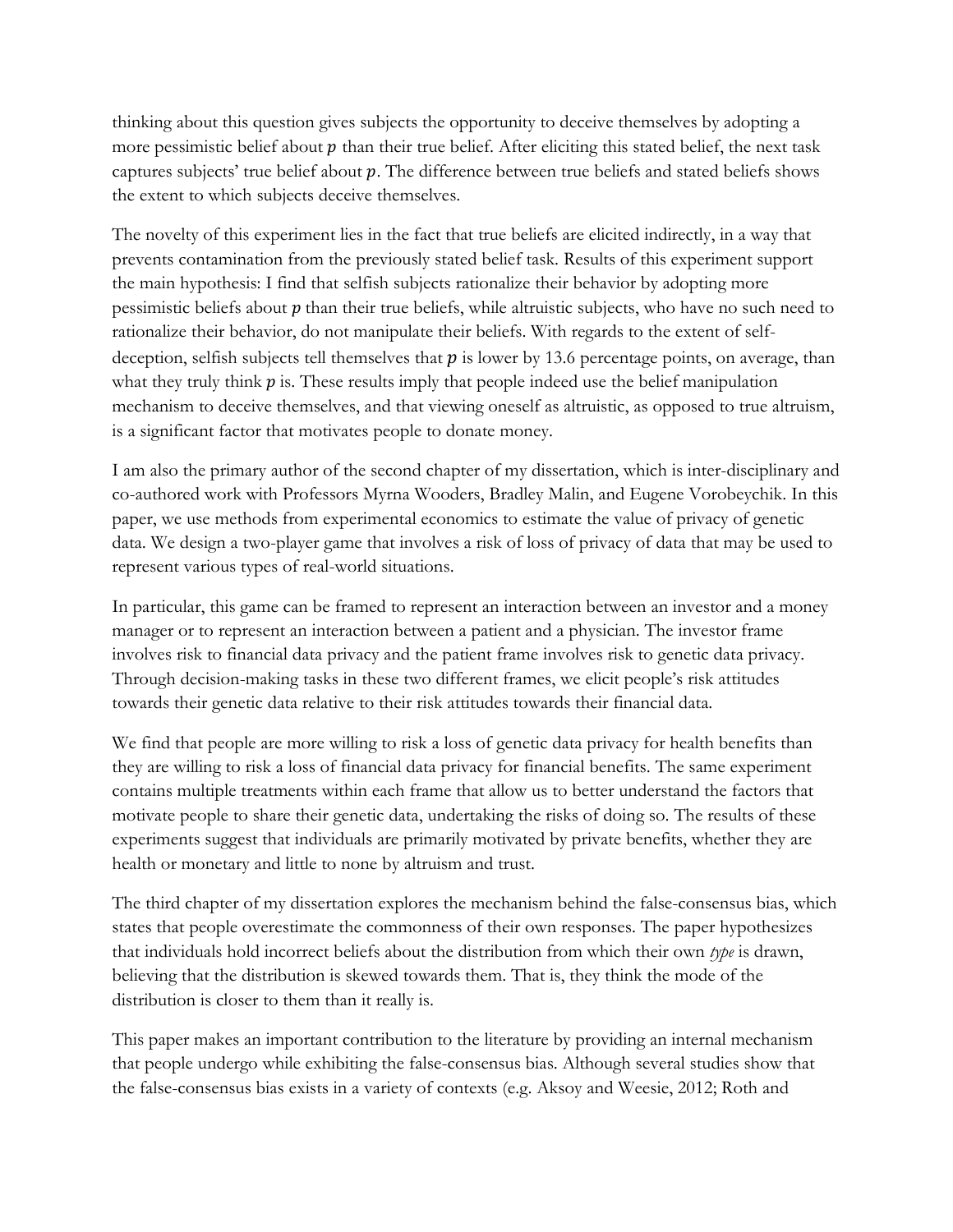Voskort, 2014; Oostrom et al., 2017; Cartwright and Wooders, 2017), they do not elicit subjects' beliefs about the entire distribution. Instead, they ask subjects to make incentivized predictions either about responses of *most* other individuals, i.e. about the mode of the distribution, or about the median or mean response. My paper designs an experiment where subjects first play a dictator game and then guess the distribution of choices made by others who played the same dictator game.

The hypothesis, that this distribution-skewing mechanism is the primary driving force of the falseconsensus bias, will be confirmed if the experiment results show that subjects make systematically biased predictions about the distribution, and particularly by predicting the mode to be closer to their own choice and farther from the mode of the true distribution.

Going forward, the broad theme of my work will continue to be striving to better understand various strategies people use to optimize decision problems. My current work focuses contains considerable relevance and contributions to behavioral economics and experimental methods, and explores how beliefs play an important role in decision making and behavior.

I am eager to begin the next phase of my career where I intend to advance the projects discussed above and develop new projects that fall in these research areas, while gradually broadening my focus areas. I also look forward to forging new collaborations with scholars in all areas of economics, and coming up with novel experimental designs that open avenues for addressing a larger range of questions.